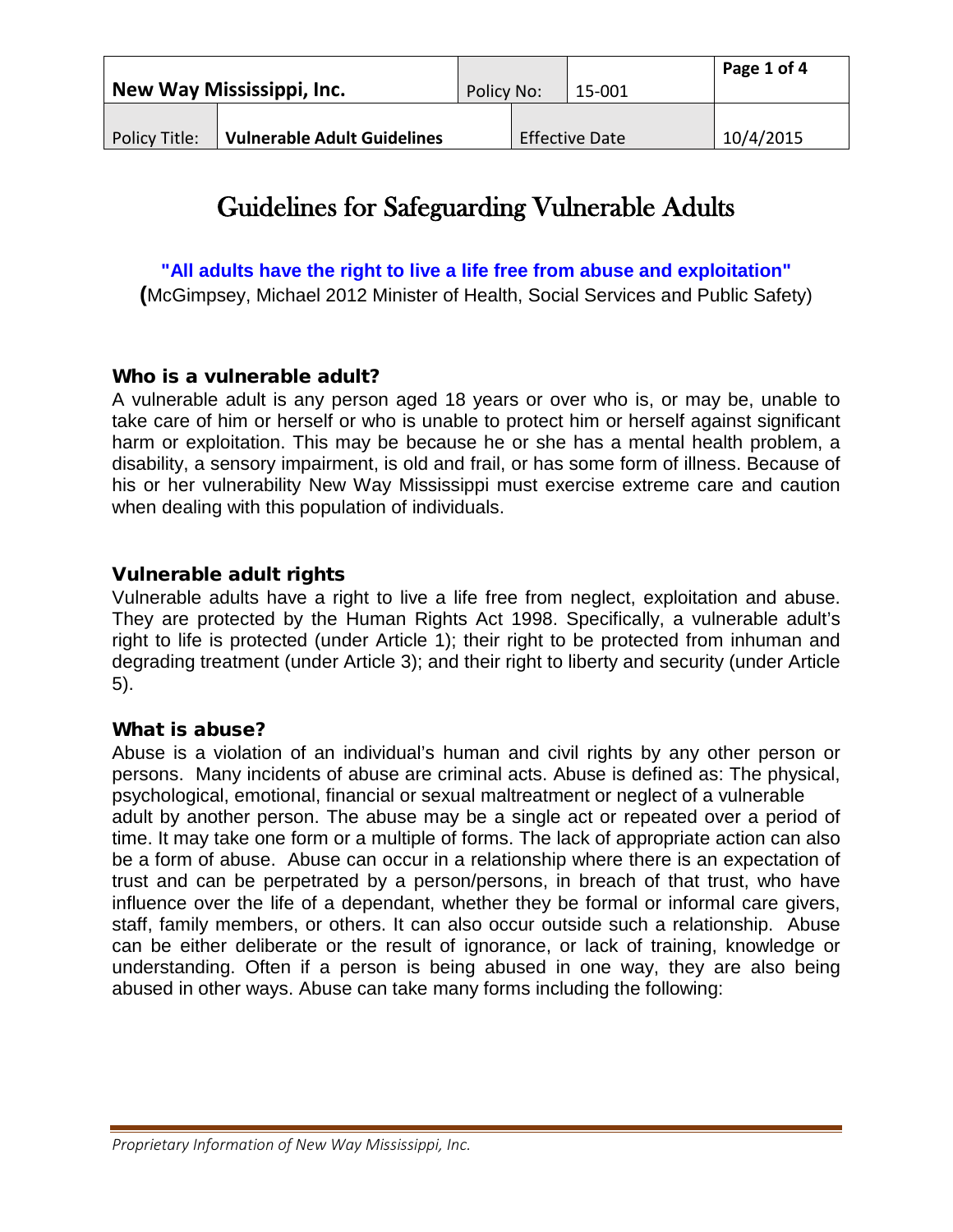| New Way Mississippi, Inc. |                                    | Policy No: |  | 15-001                | Page 2 of 4 |
|---------------------------|------------------------------------|------------|--|-----------------------|-------------|
| Policy Title:             | <b>Vulnerable Adult Guidelines</b> |            |  | <b>Effective Date</b> | 10/4/2015   |

#### **Professional abuse**

The misuse of power and abuse of trust by professionals, the failure of professionals to act on suspected abuse/crimes, poor care practice or neglect in services, resource shortfalls or service pressures that lead to service failure and culpability as a result of poor management systems.

Possible signs of professional abuse include: entering into inappropriate relationships with a vulnerable adult; failure to refer disclosure of abuse; poor, ill-informed or outmoded care practice; failure to support a vulnerable adult to access health care/treatment; denying a vulnerable adult access to professional support and services such as advocacy; inappropriate responses to challenging behaviours; failure to whistleblow on issues and to highlight issues to management.

## **Types of Abuse**

## **1.1 Physical Abuse**

- $\triangleright$  Bodily assaults
- Medical/health maltreatment
- $\triangleright$  Bodily neglect

#### **1.2 Sexual Abuse**

- $\triangleright$  Any sexual act committed without consent or by force
- $\triangleright$  Sexual harassment
- $\triangleright$  In appropriate behaviour between client and staff

## **1.3 Psychological Abuse**

- $\blacktriangleright$  Humiliation
- Harassment
- $\triangleright$  Emotional abuse
- $\triangleright$  Spiritual abuse (related to the cultural norms and values of ethnic groups)
- $\triangleright$  Bullying
- $\triangleright$  Verbal Abuse- Excessive yelling, profanity, and degrading comments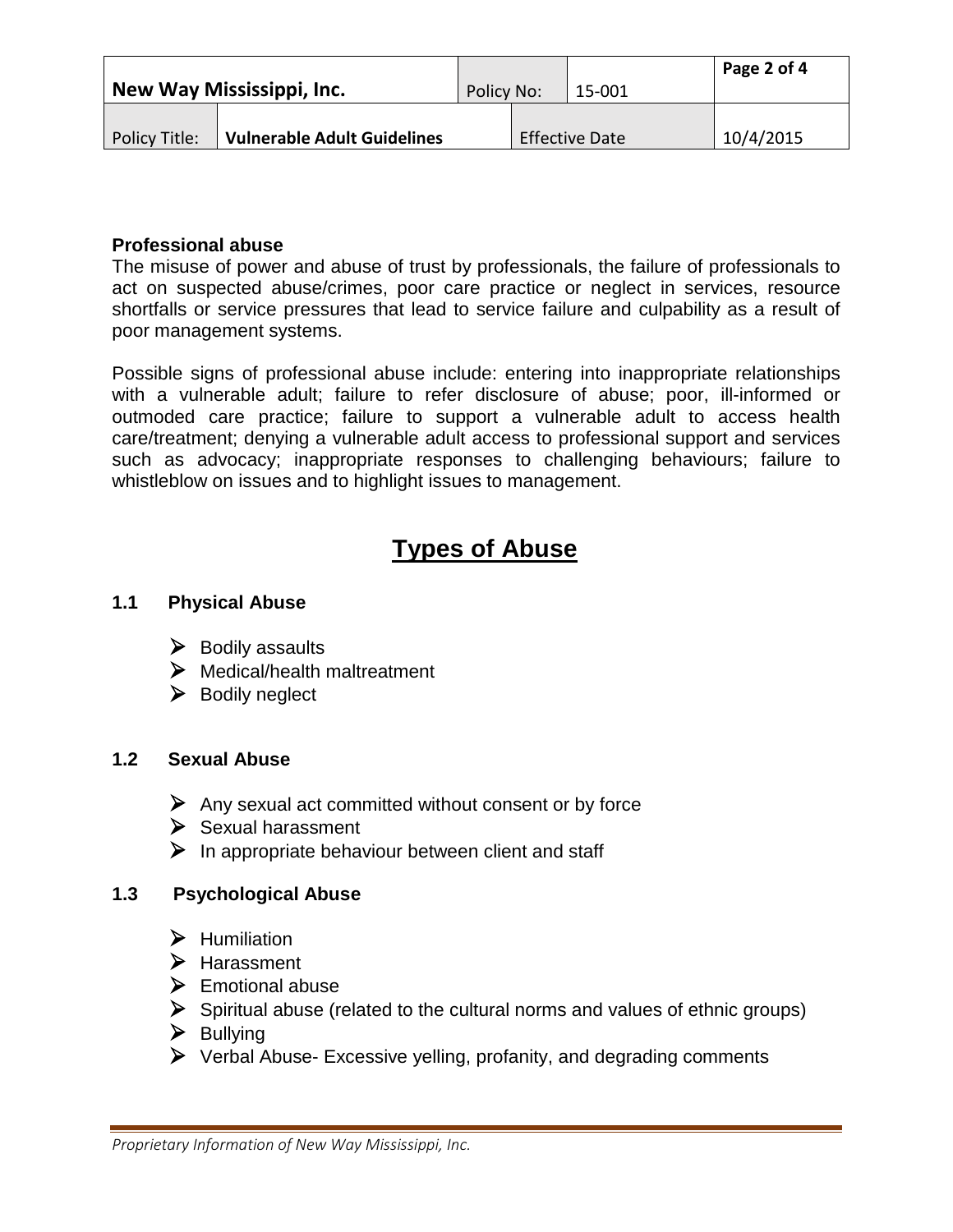| New Way Mississippi, Inc. |                                    | Policy No: |  | 15-001                | Page 3 of 4 |
|---------------------------|------------------------------------|------------|--|-----------------------|-------------|
| Policy Title:             | <b>Vulnerable Adult Guidelines</b> |            |  | <b>Effective Date</b> | 10/4/2015   |

#### **1.4 Exploitation**

Personal

- $\triangleright$  Include hitting, slapping, pushing, burning, giving a person medicine that may harm them, restraining or disciplining a person in an inappropriate way.
- $\triangleright$  Possible signs fractures, bruising, burns, pain, marks, not wanting to be touched.

## Financial

- $\triangleright$  Include misusing or stealing the person's property, possessions or benefits, cheating them, using them for financial gain, putting pressure on them about wills, property, inheritance or financial transactions.
- $\triangleright$  Possible signs having unusual difficulty with finances, not having enough money, being too protective of money and things they own, not paying bills, not having normal home comforts.

#### **1.5 Self-Neglect**

 $\triangleright$  Self-neglect has been found to be indicative of abuse by others as well as of psychological disturbance.

## **1.6 Discriminatory**

- $\triangleright$  Racist
- Sexist
- $\triangleright$  based on a person's disability
- $\triangleright$  Other forms of harassment, slurs or similar treatment

## Actions to be Taken

New Way Mississippi is under the jurisdiction of the State Attorney General's office in response to the care and treatment of vulnerable adults. The Vulnerable Persons Unit was created by the Attorney General in 2001 in response to the revisions made by the Legislature of the Mississippi Vulnerable Adults Act.

The Vulnerable Persons Unit investigates and prosecutes persons who abuse, neglect, or exploit a vulnerable adult residing in an agency or private home setting. Mississippi law defines a vulnerable adult as a person, whether a minor or adult whose ability to